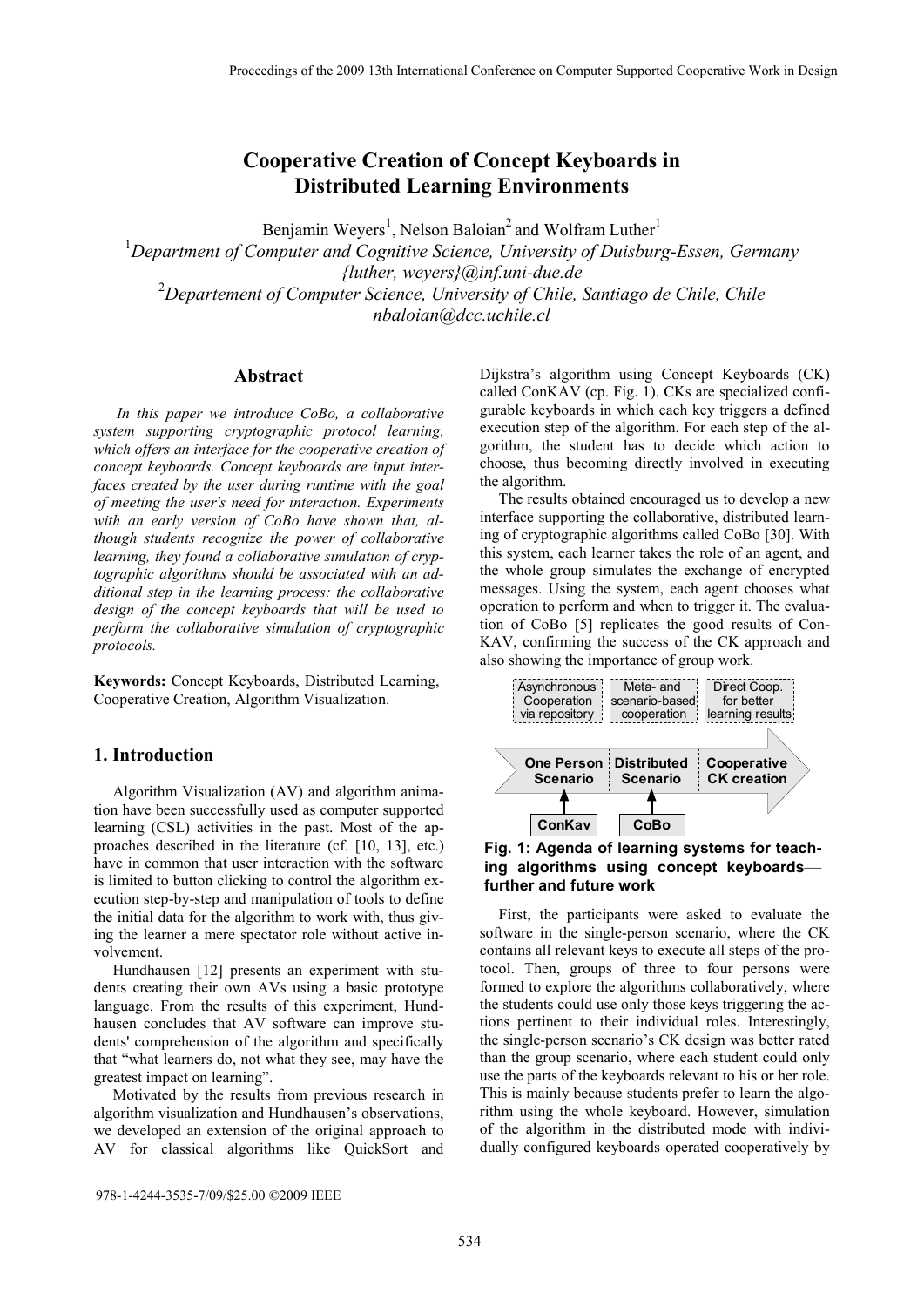groups of users allows better exploration of the protocols.

To tackle this problem, we present in this paper a new cooperative approach to distributed learning environments. The system supports the students creating their own keyboards collaboratively since group learning has been shown to be a helpful learning concept in various publications (cf. [1]).

# **2. Recent work**

Since 1988 many AV systems have been developed (see Stasko et al. [13] and Stephan Diehl et al. [10]). Various repositories exist all over the Web for algorithm animation, such as [11]. Kerren, Müldner and Shakshuki describe solutions for algorithm visualization and explanation [17] as well as for Web environments based on hypertext languages [16]. Basic research has also been conducted by Eisenberg [15] and others on algorithm visualization.

Collaborative learning has shown group work to have an important impact on achieving learning success [1, 18]. Small group work presents opportunities for students to share insights [19] and observe the strategies of others [20], which is helpful in the context of algorithm learning.

Different groups are working on the topic of cooperative learning in distributed environments. Most of them deal with cooperative modeling tools, designing cooperative applications, knowledge building, awareness, and so forth.

Our work concentrates mainly on interfaces and interaction methods. The problem with traditional keyboards is that the functionality of the basic keys and their layout do not correctly match the operations of an algorithm and their granularity. CKs are, in our opinion, a highly adaptable solution for algorithm learning [26] that can be even applied to interactive tables for face-toface activities [27]. The CoBo system has been implemented for desktop PCs as well as mobile devices (PDAs) [6]. Mobile devices allow users to synchronize their actions through face-to-face communication when the system is used in a classroom scenario.

 Concept keyboards have been used in the past for other learning environments. Moreover, they have been proved to be highly effective in the context of teaching complex algorithms [6, 14]. Fig. 2 shows an example of a hardware version of a concept keyboard. The touchsensitive surface detects a finger tip on the sheet of paper lying on it. The sheet of paper is totally flexible and can be redesigned in any way. On a CK, every key can assume a special meaning through the appropriate choice of its label. It can also be customized with additional information or sound.



**Fig. 2: Hardware CK with overlay** 

# **3. Motivation**

The central aspect of and motivation for our research lies in computer-supported teaching of algorithms, which includes high dynamic interface creation and usage in the form of Concept Keyboards as well as algorithm visualization and animation. In our work, we have identified three major types of application scenarios:

- 1. Simulation of processes that solve problems with strict or loose rules.
- 2. Simulation of processes that involve more than one actor in a distributed environment.
- 3. Non-deterministic activities in a dynamic system.

In the following subsections we describe our systems and the collaborative CK creation for algorithm learning and give a short overview of future work concerning dynamic and adaptive interfaces in dynamic systems.



**Fig. 3: Screenshots of ConKAV's (left) and CoBo's (right) user interface**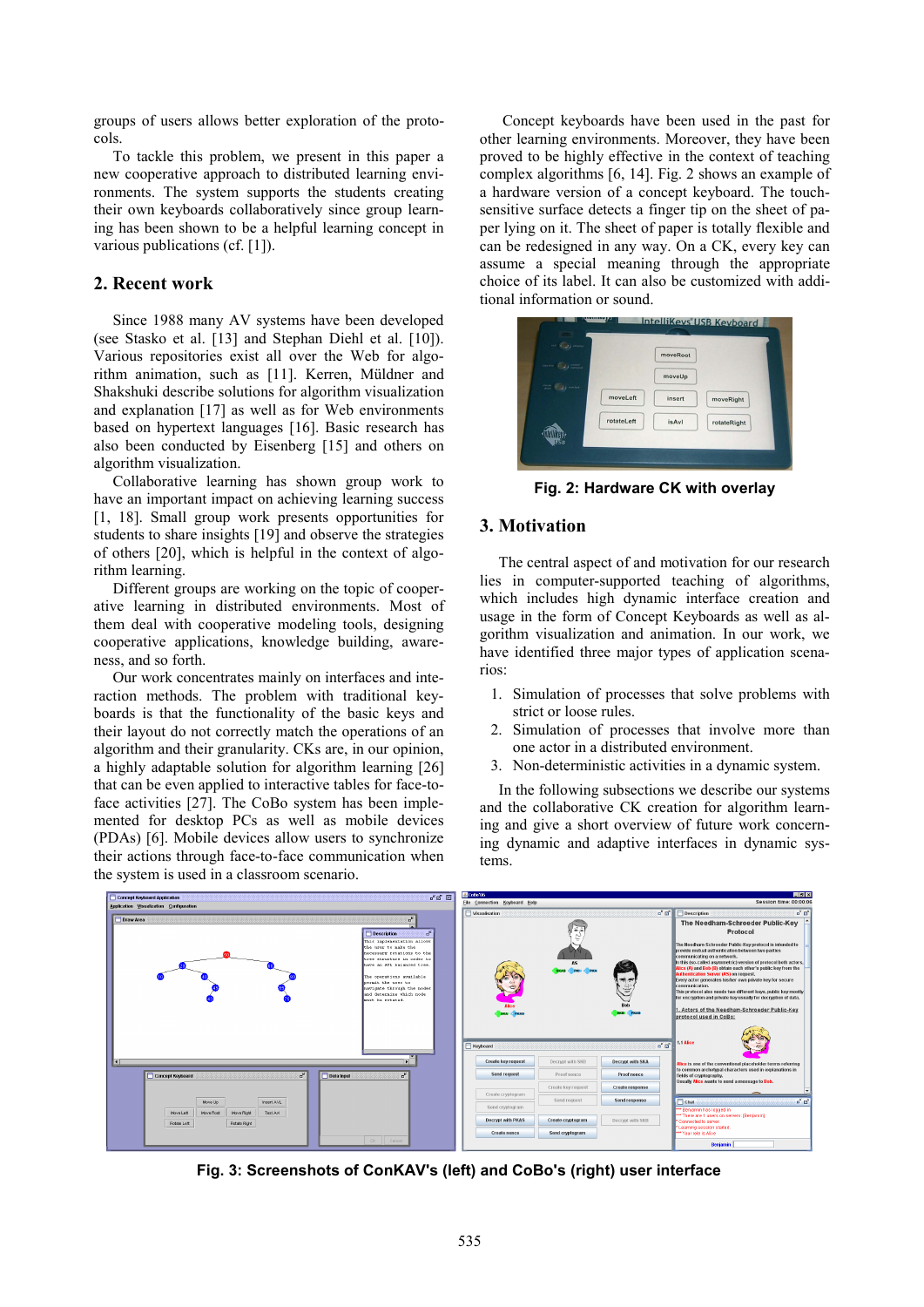#### **3.1. ConKAV—Simulation of classical algorithms in a one-person learning scenario**

ConKAV [24, 25, 27] was our first step in developing systems using CKs for supporting algorithm learning. The idea was to develop a system for algorithm visualization and animation in an individual learning scenario for classical algorithms with new interaction and exploration facilities.

The ConKAV system deals with an interface based on CKs and algorithm visualization (see Fig. 3, left side). The student starts a session followed by direct interaction with the algorithm using the CK's keys in the right context. From the beginning, an important principle in ConKAV's design was for students to conceive and construct their own keyboards.

It is the logical relationship of the key with its functionality in the algorithm that fosters the student's process of algorithm understanding. The software offers the student a choice of more or less meaningful actions to solve underlying problems. The learner has to connect the various actions in the algorithm to individual keys to create a meaningful and helpful keyboard. This creation process helps the student understand the algorithm and offers another perspective on algorithm learning than single animation or visualization issues.

A second important aspect of the ConKAV system is the ability to communicate with other learners asynchronously by using a repository of already created CKs. In his diploma thesis, Kraft [28] describes a scenario showing how this repository can help students understand the algorithm and create appropriate keyboards even in a one-person scenario. The repository contains data and explanatory comments for keyboards that have already been created, and solutions contributed and recorded by other students can inspire new and even better solutions. This exchange of solutions results in knowledge distribution within the student group.

### **3.2. CoBo—Simulation of cryptographic algorithms in a distributed-group scenario**

Evaluations at the University of Duisburg-Essen have shown the great and positive impact of using CKs in the context of learning algorithms [26]. This motivates us to extend our research on using CKs in distributed scenarios for cryptographic learning from oneperson to group scenarios. The result is the CoBo system, a computer-supported collaborative learning system based on the visualization and simulation of cryptographic protocols [9] using concept keyboards [6]. It was first developed as a student project in 2006 [30] and then extended in [5] and [7]. This work is also based on the concept of the participatory simulation learning technique [8], which is a learning activity in which the student is directly involved in the learning context as an actor playing a certain role in a simulation.

Cryptographic algorithms and protocols deal mainly with exchanging information between two partners without joint knowledge of a third party.

Various types of algorithms and protocols exist, depending on their basic idea or their respective techniques. All cryptographic protocols have the following in common: Two or more participants are involved in the process, and the communication protocol is fully standardized to hinder intrusion. CoBo offers a framework for simulating and visualizing cryptographic protocols in a distributed way. Different actors in a protocol can be modeled as roles in CoBo and simulated on distributed computers or mobile devices.

In order to use CoBo, the student user has to connect his running CoBo instance to a session that has already started and chose a protocol and a role. After this, the interface presents the role's perspective (see Fig. 3; right side shows the view for the role of Alice in the Needham Schroeder Protocol). The perspective is connected to the role-dependent concept keyboard in the lower panel of the interface. Only the operations to be executed by the agent in the chosen role are enabled.

It is also possible to simulate the protocol using the "teacher's role"; in this role, the user can trigger all the actions of the protocol alone. This role is useful mainly in a one-person scenario, offering the student the possibility of learning alone. In the context of [6], a helpdesk system was implemented to introduce the student easily into the system and to give advice about the interaction.

When considering cryptographic protocols instead of exploring an algorithm, more complex supervision is needed during simulation and interaction with the system. This is even more critical in a distributed scenario. Complex action logic is necessary to meet the requirement of the complex behavior of the system and error recognition in the user's actions. In CoBo, an action logic system is implemented based on Petri nets (PN) [29]. In [22] the component implementing this functionality is described in detail. Fig. 4 shows a brief overview of CoBo's architecture and illustrates the correlation of all components. This component permits modeling and use of complex action logics in the system and therefore offers a great advantage compared to the basic approach in ConKAV. Different complex interaction scenarios in cryptographic protocols can be implemented involving cooperation between the students involved with meaningful and context-sensitive error messages.



**Fig. 4: Overview of CoBo's architecture**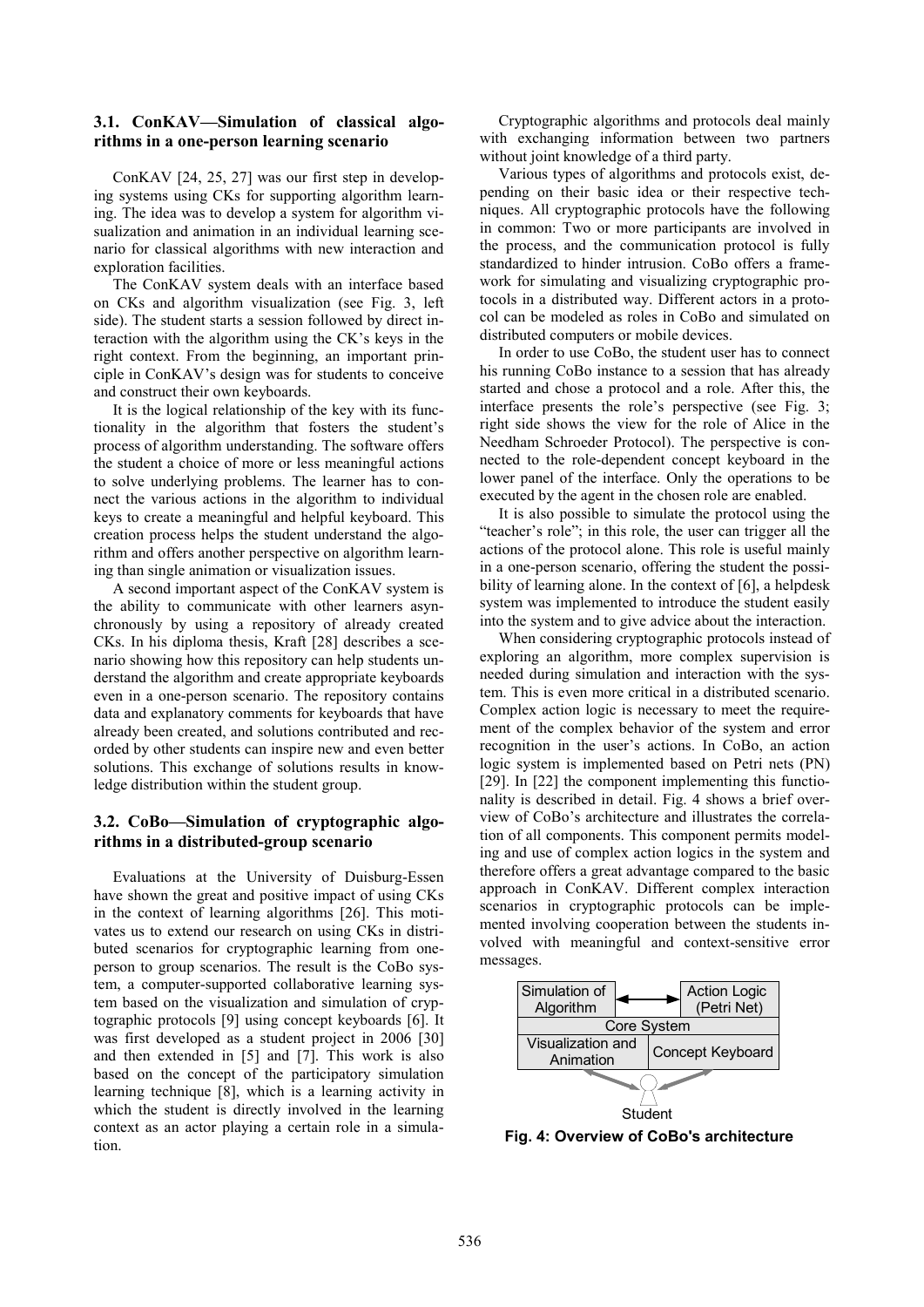

Fixing the communication process in the Needham-Schroeder protocol is only possible if the (inter)action logic is able to switch to a new layer in the Interface reconfiguration strategies and sophisticated adaptation of the (inter)action logic.

**Fig. 5: A new approach to the teaching and learning of distributed algorithm in a distributed environment using an iterative and cooperative creation step of CKs** 

The following are possible scenarios for learning activities using CoBo.

- 1. Basic simulation of a "friendly" progress of the algorithm in order to achieve secure communication between partners. This scenario has been shown not typically to be cooperative [5].
- 2. An extended scenario involving an intruder trying to alter the normal communication. This scenario, which was developed as an example using the Needham Schroeder protocol in [7], involves cooperation because the two main participants in the algorithm have to find a way to lock the intruder out of the communication.

As mentioned in the introduction, the CoBo evaluation has shown that CKs stimulate comprehension, but configurations developed by the users have not really been tried. The intruder scenario suggests that cooperation is only possible in CoBo on a meta-level. The aim of this paper is to show how the system can be used to introduce cooperation into a learning scenario using CoBo and thereby enhance the learning process.

# **3.3. CK's in a non-deterministic environment interaction with complex systems**

Algorithms are more or less deterministic. Especially in cryptographic protocols, the allowed operations and their order are completely fixed. The idea is to give the user more free space to interact with the process in a more flexible way. The first step in that direction is the development of the intruder scenario, which introduces cooperation into the basic approach of distributed simulation. The two students playing the roles of the two communication partners Alice and Bob have to decide how to deal with the intruder and prevent any impact on the communication; for example, in the Needham-Schroeder protocol, they introduce Bob's name again. In this scenario, the action logic has to deal with more non-deterministic issues and the CK has to meet other requirements: Formally identical actions should be interpreted within their contexts or redefined completely.

The system should give the user the ability to modify the protocol or algorithm in order to try out alternatives to the original protocol that might solve its weakness.

These are topics of our current research but not of this paper. Initial concepts and results can be found in [23].

#### **3.4. Lessons learned**

In [5] an evaluation of CoBo with forty computer science students was made and analyzed. It has shown that learners can benefit from using CKs in a distributed learning scenario, but it has also shown some problems in the basic workflow of the system. In addition to other questions, the students were asked whether they preferred to take the teacher's role or an algorithm-specific one. It was interesting that 75% of the students voted for the teacher's perspective. They were arguing that this role  $(5, 6)$ 

- Permits better exploration of the protocols,
- Allows more time to consult the help screens without the time constraints that occur in a collaborative scenario, and
- Shows the complete keyboard with all necessary actions in the right order in the start-up configuration, thus leading to deeper understanding when using keys in a different order.

Despite the preference the students had for the teacher's perspective, the group version with its various actors and their roles was clearly perceived as enriching the learning process.

The question is how to move this experience phase in the learning process using the teacher's perspective to a cooperative task among students? In light of the second point, we can formulate the question in a different way: How can the initiation phase (learning by trial and error) be combined with the cooperative step in the learning process? Our answer is the cooperative creation of role-specific CKs that can subsequently be used for the distributed algorithm simulation.

The next step is to integrate both sequential phases of the process into an iterative learning process (cp. Fig. 5). In cooperation with the group and using collaborative tools like the chat in CoBo's interface, progress will be made in learning and information will spread throughout the whole group.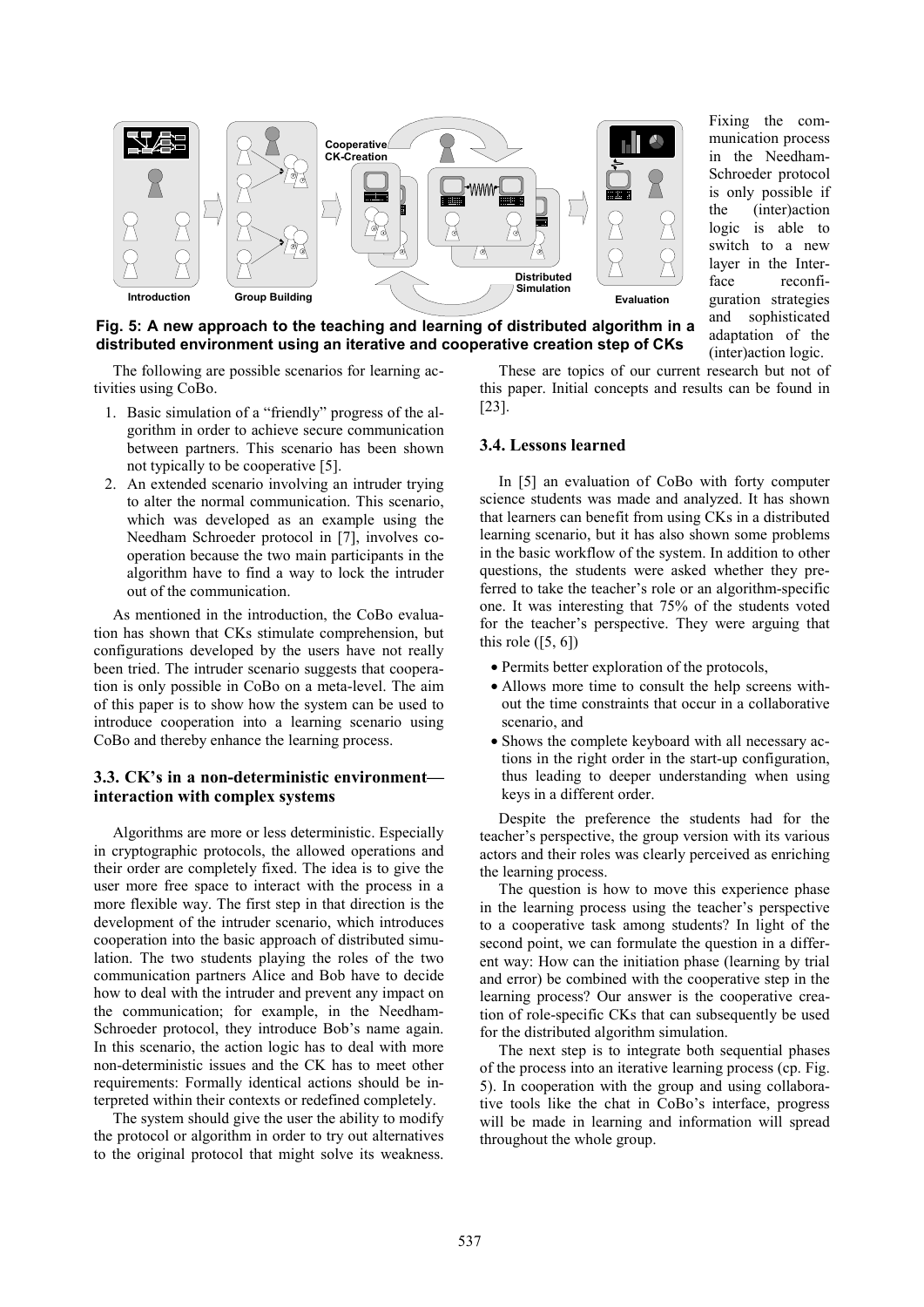# **4. Cooperative Concept Keyboard Creation—Realization**

Different models describe this knowledge distribution among the members of a group and have been used to implement various collaborative learning scenarios [1, 2, 3]. Based on this research and on well known principles from classical school education [4], we extended the original CoBo learning approach evaluated in [5] by adding a cooperative phase during which the CKs are created that will used in the distributed simulation by the same group (cp. Fig. 5). Combining this cooperative phase with the distributed simulation opens two new perspectives on the learning object, an overview of the simulated process and a chance to get involved with the algorithm at work.

During the creative process, the students have to talk about the algorithm to determine the correct mapping between the pool of operations and a role. An interesting point in the creation of CKs is the fact that the system proposes operations in different granularities. The group has to decide whether the performance of the protocol will be realized step by step following the formal description or whether it will have a set of fine-grained steps combined into a single action.

After this, the group will enter the distributed simulation phase (cp. Fig. 5). New experiences made during the simulation can be discussed collaboratively and then used in a second cooperative adaptation of the concept keyboards. A closing evaluation will consolidate the acquired knowledge.



# **rator**

Cooperative CK creation requires a special extension of the basic CK creator implemented in CoBo. Fig. 6 shows a mockup of the interface. It is separated into two major groups of frames. The first group offers space for the creation of the role-dependent keyboards. The different buttons shown on the left side can be mapped to the different roles by drag and drop. The teacher's view serves as a configuration frame to create the basic positioning of all buttons. It must be decided whether, in the simulation perspective of CoBo, it is more meaningful to show the whole keyboard with disabled buttons or to show only the different keyboards created in the cooperative creation phase. The first approach was used during the evaluation described above.

Further evaluation of the cooperative extension should include investigation into the relative advantages of the two approaches.

# **5. Planned evaluation**

An evaluation of the new approach is planned for the 2009 summer term with the aim of determining the impact of the new learning process and CK editor on the learning result. The following scenario will be tested, which differs from the original one as described in [5].

Two groups will be formed. The first will be confronted with the basic scenario of a distributed cryptographic algorithm without intruder. The second will work with an extended version including intruder activity. In both scenarios, the students will be briefly introduced to the topic and to the protocol in standard courses. Once the groups have formed, the first exercise is to cooperatively create a CK (see Fig. 5). The helpdesk, together with information concerning the various operations available to the students, will help them to create keyboards for the algorithm. To do so, they have to understand the different roles and functions of the participants and the various operations they can execute. After they have finished the first creation phase, they will enter the simulation phase, in which they can test their keyboards and take note of possible errors (missing keys/operations, bad design and so on) in their keyboards. In the intruder scenario, this repetition has an additional benefit for the group. Not only can errors in the creation be detected and repaired, but a strategy against the intruder can also be developed in a cooperative way.

# **6. Conclusion**

In this paper we have presented a new approach to algorithm visualization and animation using concept keyboards in an extended learning process with cooperation. Motivated by positive results from former evaluations of our systems for the use of CKs in interactive learning activities we started to think about an extended approach in distributed learning environments and complex process contexts using cooperative techniques for creation of CKs. Cryptographic protocols or algorithms in general are strongly specified and formally described constructs which rarely leave room for creative problem solving like real-life processes. We think that less strictly specified or informally described problems would offer a better scope for using flexible interfaces with adaptive interaction logic. In [23] some ideas concerning nondeterministic dynamic systems in combination with interface design issues are proposed.

A possible scenario could be a simulated interface for a nuclear power plant. A small extract of the process was developed in [21] and could serve as the basis for a learning system for plant operators. The interesting point in this scenario is the impact of dynamically re-